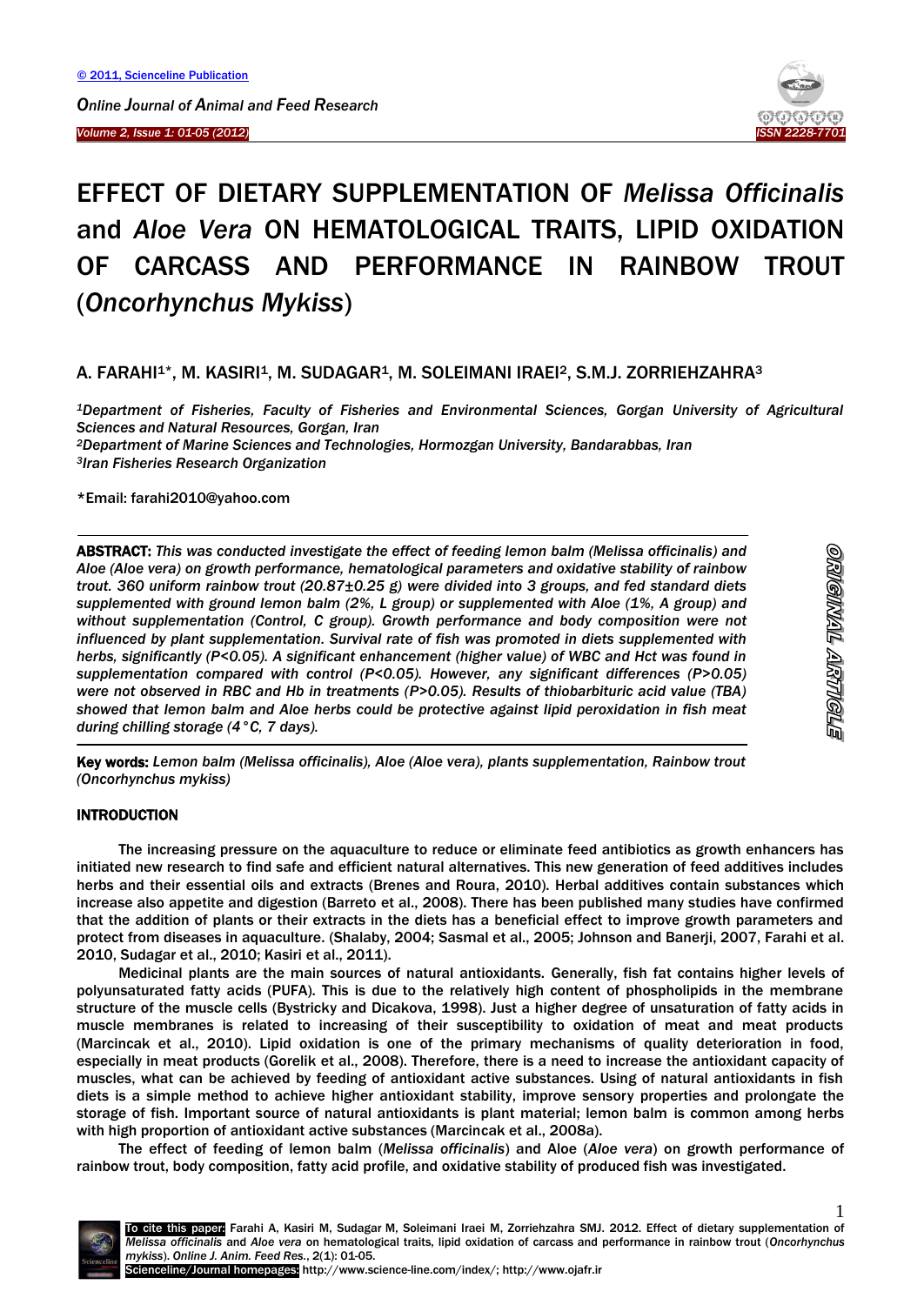## Experimental design and fish

The study was carried out at Ghezelkohpayeh fish farm, Haraz, Iran. 360 uniform rainbow trout (20.87±0.25 g) were purchased from a commercial hatchery. Fishes were randomly divided into 3 groups (n=120) in 3 replications, each containing 40 fish. The rainbow trout were transferred to the place of experiment and acclimated for 2 weeks. During the acclimation, fish were fed the experimental diet to satiation twice a day at 09:00 and 15:00. After acclimation, fish were fasted for one day, batch weighted and randomly distributed among nine troughs. Water temperature was 14-16°C, O<sub>2</sub> 7-8 mgl<sup>-1</sup>, pH 7-8 and light: dark cycle of 12: 12 h was maintained during the feeding trial.

The dietary treatments consisted of the same diets. The ingredients and chemical composition of the diets are shown in Table 1. Experimental group (L group) was fed using diet with addition of ground lemon balm in dose 20 g per 1 kg of diet. Experimental group (A group) was fed using diet with addition of Aloe in dose 10 g per 1 kg of diet. Control group (C group) was fed basal diet without any supplementation. During the experiment, fish were fed the experimental diet to satiation third a day at 08:00, 12:00 and 16:00.

| Table 1 - Formulation and proximate composition of the basal diets                                                                         |       |
|--------------------------------------------------------------------------------------------------------------------------------------------|-------|
| <b>Ingredients</b>                                                                                                                         | (%)   |
| <b>Fish meal</b>                                                                                                                           | 50    |
| Wheat meal                                                                                                                                 | 20    |
| Soybean meal                                                                                                                               | 12    |
| Fish oil                                                                                                                                   | 10    |
| Vitamin premix <sup>a</sup>                                                                                                                | 1.5   |
| Mineral premix b                                                                                                                           | 1.5   |
| <b>Filler</b>                                                                                                                              | 5     |
| <b>Proximate composition</b>                                                                                                               |       |
| Crude protein                                                                                                                              | 40.48 |
| <b>Crude lipid</b>                                                                                                                         | 17.60 |
| Ash                                                                                                                                        | 11.26 |
| Wet                                                                                                                                        | 1.48  |
| Energy (kJ)                                                                                                                                | 3.83  |
| a Vitamin A, 3600000 IU; Vitamin D3, 800000 IU; Vitamin E, 14.4 g; Vitamin K3, 0.8 g; VitaminB1, 0.71 g; Vitamin B2, 2.64 g; Vitamin B6,   |       |
| 1.176 g; Vitamin B9, 0.4 g; Niacine, 11.88; Ca D-pantothenate, 3.92 g; Choline chloride, 100 g; Vitamin B12, 6 mg; H2, 4mg. b Mn, 39.68 g; |       |
| Zn, 33.88 g; Fe, 20 g; Cu, 4 g; I, 397 mg; Se, 80 mg; Choline chloride, 100 g.                                                             |       |

## Chemical composition

Proximate composition of diets and tissues were specified by using the Association of Analytical Chemists (AOAC, 2003) methods. Dry matter was determined by oven drying at 550°C. The crude protein was determined by measuring nitrogen (N×6.25) using the Kjeldahl method. Lipids were isolated in ground samples (fish carcass) with petroleum ether with Soxhlet apparatus and were determined gravimetrically (Folch et al., 1957).

## Hematological Analysis

The indices used to evaluate the hematological profile were included; white blood cell count (WBC), red blood cell count (RBC), hemoglobin concentration (Hb) and hematocrite (Hct). The procedures were based on methods described for fish hematology (Houston, 1990).

## Evaluation of thiobarbituric acid assay

To determine the lipid oxidation changes of thigh meat, the method of thiobarbituric acid value (TBA) determination, expressing the degree of secondary damage of lipids, contingent upon the oxidation of unsaturated fatty acids, was used. Examination of samples was carried out on 1, 4, and 7 days of storage at chilling conditions (4°C). The extent of lipid oxidation was evaluated as thiobarbituric acid reactive substances (TBARS) by the method of Marcinčák et al. (2004). TBARS values were measured spectrophotometrically at 532 nm (Helios γ, v. 4.6, Thermo spectronic, Cambridge, UK). Results were quantified as malondialdehyde (MDA) equivalents (mg MDA.kg–<sup>1</sup> muscle).

#### Calculations and statistical analysis

The following variables were calculated: Body weight increase (BWI) = Wt – W0; Specific growth rate (SGR) = (In Wt – In W0) ×100 t <sup>-1</sup>; Feed conversion ratio (FCR) = total dry feed consumed (g) / total wet weight gained (g); HSI : [wet liver wt. (g)  $\times$ 100] / wet body wt. (g); Wt and WO were final and initial fish weights (g), respectively; and t is the experimental period in days.

All the data were analyzed statistically using SPSS Software, Version 16.00. One-way analysis of variance (ANOVA) with the post hoc Duncan's multiple comparison tests was used to evaluate statistical significance of differences among the control and experimental groups. The results are given as means, standard error of the mean (SEM) and P<0.05 was considered as statistically significant difference.



2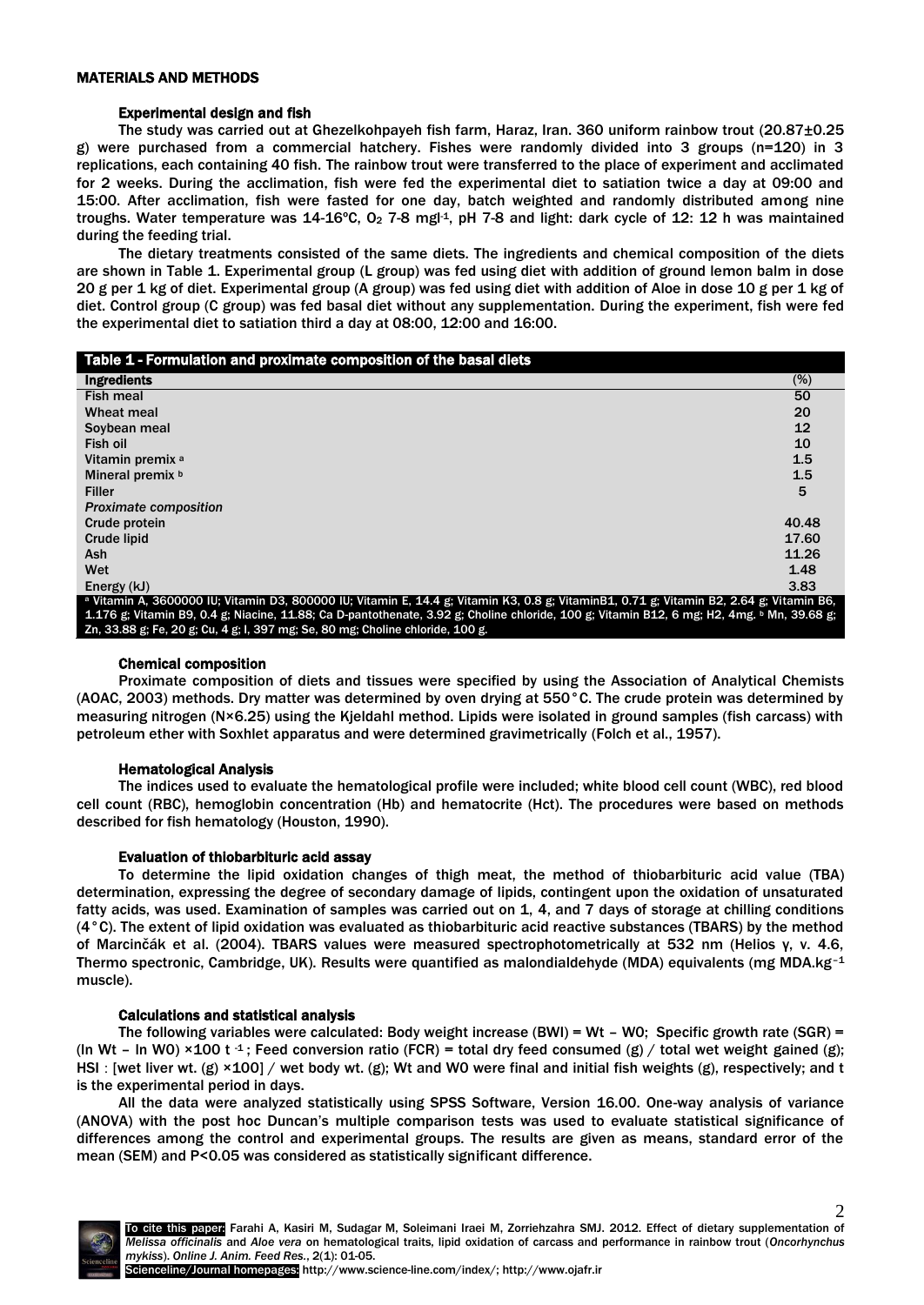## RESULTS

## Fish growth performance

The effect of lemon balm (*Melissa officinalis*) and Aloe (*Aloe vera*) supplementation on body weight, feed conversation ratio (FCR), specific growth rate (SGR) and hepatosomatic index (HSI) are presented in Table 2. No differences (P>0.05) were observed among treatments in growth parameters.

| Table 2 - Performance of rainbow trout (mean $\pm$ SD) in experimental groups                                    |                 |                  |                 |  |  |
|------------------------------------------------------------------------------------------------------------------|-----------------|------------------|-----------------|--|--|
| <b>Parameters</b>                                                                                                | Control         | <b>Group L</b>   | <b>Group A</b>  |  |  |
| <b>BWI</b>                                                                                                       | 82.97±4.39      | $80.70 \pm 7.30$ | 84.06±3.18      |  |  |
| <b>FCR</b>                                                                                                       | $1.17 + 0.05$   | $1.23 \pm 0.06$  | $1.13 + 0.01$   |  |  |
| <b>SGR</b>                                                                                                       | $1.22 \pm 0.06$ | $1.15 \pm 0.2$   | $1.28 + 0.04$   |  |  |
| <b>HIS</b>                                                                                                       | $2.37+0.44$     | $2.33 \pm 0.35$  | $2.32 \pm 0.41$ |  |  |
| Values in the same row are not significantly different ( $P > 0.05$ ). Group L= ground lemon balm, Group A= Aloe |                 |                  |                 |  |  |

## Survival rate

As far as Figure 1 is concerned, remarkable difference (P<0.05) in fish survival was observed, as significant promotion was obtained in plants supplementation trails.

#### Chemical composition

As can be seen in the Table 3, results showed that plants supplementation had no influence on the carcass (P>0.05).

#### Hematological parameters

A significant enhancement of WBC and Hct was found in supplementation compared with control (P<0.05). Inversely, any significant differences (P>0.05) were observed in RBC and Hb in treatments.



experimental groups

| Table 3 - Body composition of fish in experimental groups                                                        |                  |                  |                  |  |  |
|------------------------------------------------------------------------------------------------------------------|------------------|------------------|------------------|--|--|
| <b>Parameters</b>                                                                                                | Control          | <b>Group L</b>   | <b>Group A</b>   |  |  |
| Crude protein                                                                                                    | $17.44 \pm 0.22$ | $17.83 \pm 0.87$ | $17.47 \pm 0.25$ |  |  |
| Crude lipid                                                                                                      | $6.20 + 1.30$    | $5.79 \pm 0.30$  | $5.50+0.18$      |  |  |
| <b>Ash</b>                                                                                                       | $3.75 \pm 0.25$  | $4.10+0.45$      | $3.93 + 0.41$    |  |  |
| Wet                                                                                                              | 72.45 ± 1.10     | 72.28±0.18       | $72.1 + 1.25$    |  |  |
| Values in the same row are not significantly different ( $P > 0.05$ ). Group L= ground lemon balm, Group A= Aloe |                  |                  |                  |  |  |

## Lipid oxidation of stored meat

Table 4 shows results of the determination of TBA value measured in fish muscles stored in refrigerator (4°C, 1, 4 and 7 days). On the first day of samples storage were levels of TBA products (TBARS), expressed as the amount of MDA, generally low in all groups. However, already on the first day of storage, the amount of TBARS in both experimental groups (A, L) was lower compared to control (P<0.05). Following storage of samples, caused that TBARS values in all groups were gradually increased (P<0.05), but the amount of TBARS in the control group was significantly higher in comparison with experimental groups (P<0.05). The lowest levels of TBARS and thus the lowest fat damage throughout the storage period were recorded in samples A.

| Table 4 - Hematological parameters of fish in experimental groups                                                |                               |                                |                         |  |  |
|------------------------------------------------------------------------------------------------------------------|-------------------------------|--------------------------------|-------------------------|--|--|
| WBC $(\times 10^3 / \mu L)$                                                                                      | $19.00 + 5.20$                | $41.66 \pm 10.43$ <sup>a</sup> | $38.45 \pm 7.25$ a      |  |  |
| RBC ( $\times$ 10 <sup>6</sup> / $\mu$ L)                                                                        | $0.69 + 0.26$                 | $0.82{\pm}0.30$                | $0.72 \pm 0.27$         |  |  |
| Hb $(g/dL)$                                                                                                      | $9.37 \pm 1.82$               | $8.04 \pm 0.35$                | $7.17{\pm}0.08$         |  |  |
| Hct (%)                                                                                                          | $26.34 \pm 5.04$ <sup>b</sup> | $52.47 \pm 8.25$ <sup>a</sup>  | $49.25 + 5.16^a$        |  |  |
| WBC $(\times 10^3 / \mu L)$                                                                                      | $19.00 + 5.20$                | $41.66 \pm 10.43$ <sup>a</sup> | 38.45±7.25 <sup>a</sup> |  |  |
| Values in the same row are not significantly different ( $P > 0.05$ ). Group L= ground lemon balm, Group A= Aloe |                               |                                |                         |  |  |

## **DISCUSSION**

The effect of medicinal herbs and their essential oils or extracts on the growth performance of fish has been described by Salah et al. (2008), Farahi et al. (2010) and Kasiri et al. (2011). Though these studies have stated the promotion of growth parameters by usage of plants supplementation diets, our study revealed that there are not any differences in growth parameters in experimental groups. The resulting growth promoting effect of plants or plant extracts used as feed additives depends on their proper concentrations, composition of basal diet and management and husbandry conditions (Barreto et al., 2008, Nasir and Grashorn, 2010). Our study was carried out at ideal experimental conditions, which could affect the degree of growth promotion.

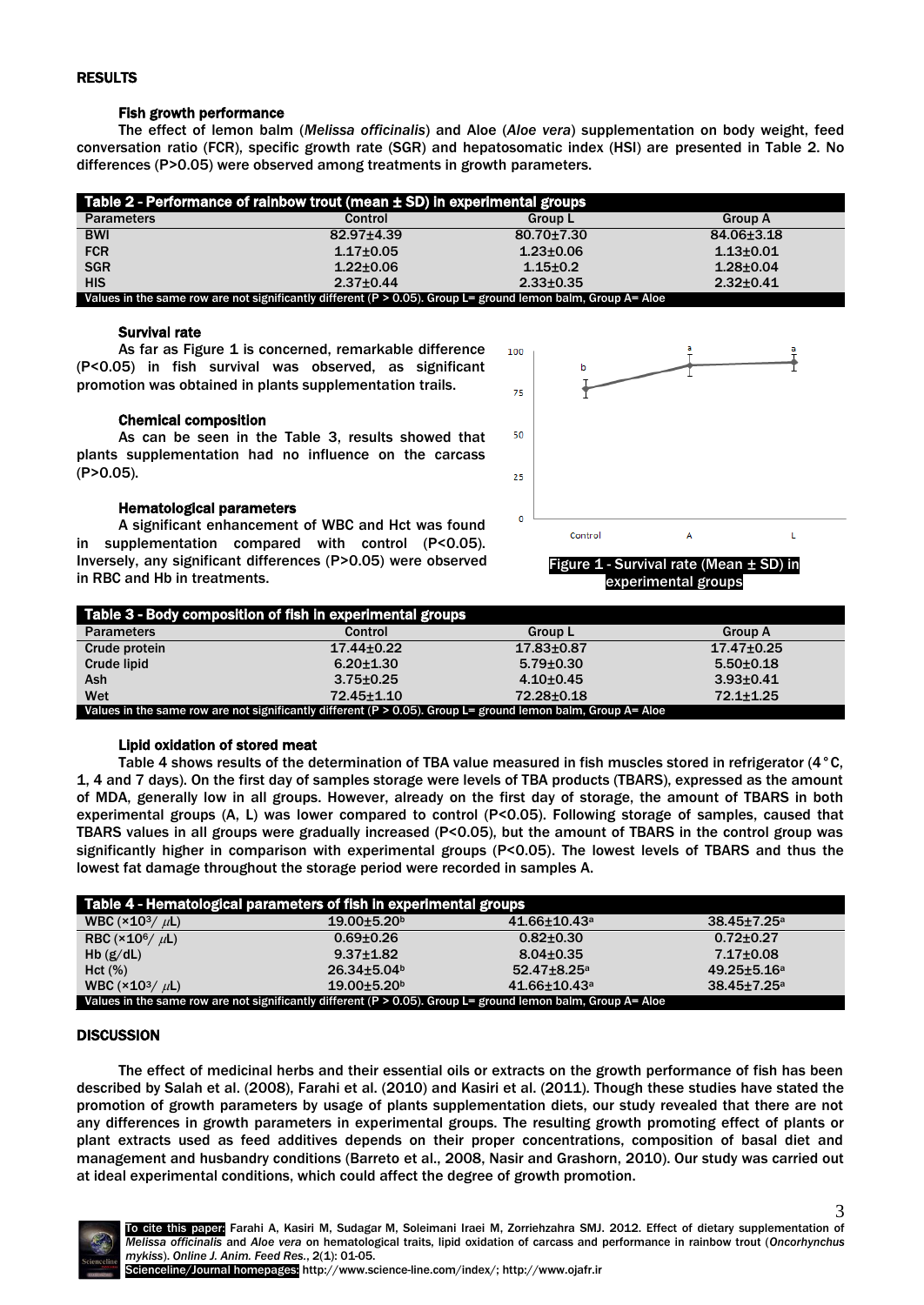Nasir and Grashorn (2010) indicate that feeding *Nigella sativa* and a combination *Nigella sativa* and *Echinacea purpurea* extract did not affect carcass of broilers. Similarly, our findings implied that no remarkable effect of plants supplementation diets was found on body composition of fish. However, Farahi et al. (2010) reported the significant effect of garlic addition to the diets on body composition of rainbow trout.

Many studies showed that application of medicinal plants supplementation diets cause hematological parameters to improve, clearly (Salah et al., 2008; Sudagar et al., 2010; Farahi et al., 2011). Our results revealed that amount of WBC and Hct were enhanced in the groups A and L. As a result, we can assert that immunity of fish was increased in these group compared with control. Having had better hematological characteristics and immunity, survival rate in groups A and L was promoted, obviously. As far as fish survival is concerned, mortality at the end of experiment was declined by medicinal herbs supplementation diets. This result is in agreement with Salah et al. (2008) and Kasiri et al. (2011).

Lipid oxidation in meat and meat products (apart from microbial spoilage) is the primary process by which quality loss occurs. Recently, scientific research has been focused on the use of antioxidant properties of natural plants and their extracts in animal nutrition due to the stabilization of fat in produced meat (Marcincak et al., 2008b; Lahucky et al., 2010; Luna et al., 2010). The results of the present study indicate that lemon balm and Aloe had a positive effect on the oxidative stability of fish meat during chilling storage. The lower lipid oxidation of experimental groups could be related to the antioxidant characteristics of plants. Lemon balm and Aloe are rich in phenol compounds that exhibit antioxidant properties (Sokol- Letowska et al., 2006; Marcincak et al., 2008a). Studies have shown that phenol compounds (flavonoids, proanthocyanidins) have the capacity to act powerful antioxidant activity by scavenging free radicals and terminating oxidative reactions (Sayago-Aerdi et al., 2009). Florou-Paneri et al. (2006) investigated the effect of feeding oregano and oregano extract on oxidative stability of turkey meat. They also noted that the administration of 10 g.kg-1 ratio of oregano or 200 mg.kg-1 of oregano extract reduced fat oxidation, while at higher dosages oxidation is lower.

#### **CONCLUSION**

To sum up, considering the fact that application of *Melissa officinalis* and *Aloe vera* was not efficient in growth performance of rainbow trout, we strongly suggest that application of these plants is beneficial for immunity and survival rate of fish. So, economical efficacy was promoted.

#### ACKNOWLEDGEMENT

The authors wish to express their gratitude to executive of Ghezelkohpayeh fish farm for providing facilities.

#### REFERENCES

- Barreto MSR, Menten JFM, Racanicci AMC, Pereira PWZ and Rizzo PV (2008). Plant extracts used as growth promoters in broilers. Braz J Poultry Sci, 10:109-115.
- Brenes A and Roura E (2010). Essential oils in poultry nutrition: Main effects and modes of action. Anim. Feed Sci Tech, 158:1-14.
- Bystrický P and Dičáková Z (1998). Živočíšne tuky v potravinách. Slovak Vet J, 23 (suppl.1):1-45.
- Gorelik S, Ligumsky M, Kohen R and Kanner J (2008). The stomach as a "Bioreactor": When red meat meets red wine. J Agric Food Chem, 56:5002-5007.
- Florou-Paneri P, Giannenas I, Christaki E, Govaris A and Botsoglou NA (2006). Performance of chickens and oxidative stability of the produced meat as affected by feed supplementation with oregano, vitamin C, vitamin E and their combinations. Arch Geflugelkd, 70:232-240.
- Folch J, Lees M and Stanley GHS (1957). A simple method for the isolation and purification of total lipids from animal tissues. J Biol Chem, 226:497-509.
- Houston A (1990). Blood and circulation, In: Shreck CB, Moyle PB (Editors). Methods for fish biology. American Fisheries Society, Bethesda, Maryland, pp: 273-322.
- Johnson C and Banerji A (2007). Influence of Extract Isolated from the Plant *Sesuvium portulacastrum* on Growth and Metabolism in Freshwater Teleost, *Labeo rohita* (Rohu). Fishery Tech, 44 (2):229-234.
- Korimová Ľ, Máté D and Turek P (2000). Vplyv prírodných antioxidantov na kvalitu trvanlivých tepelne neopracovaných mäsových výrobkov. Czech J Food Sci, 18:124-128.
- Lahucky R, Nuernberg K, Kovac L, Bucko O and Nuernberg G (2010). Assessment of the antioxidant potential of selected plant extracts - In vitro and in vivo experiments on pork. Meat Sci, 85:779-784.
- Luna A, Lábaque MC, Zygadlo JA and Marin RH (2010). Effects of thymol and carvacrol feed supplementation on lipid oxidation in broiler meat. Poultry Sci, 89:366-370.
- Marcinčák S, Buleca J, Popelka P, Marcinčáková D, Staruch P, Zoldág L and Maľa P (2010). A takarmány lenmag és probiotikum kiegészítésének hatása a sertéshús oxidatív stabilitására és érzékszervi tulajdonságaira. Magy Állatorvosok, 132:560-566.
- Marcinčák S, Cabadaj R, Popelka P and Šoltýsová L (2008a). Antioxidative effect of oregano supplemented to broilers on oxidative stability of poultry meat. Slov Vet Res, 45:61-66.